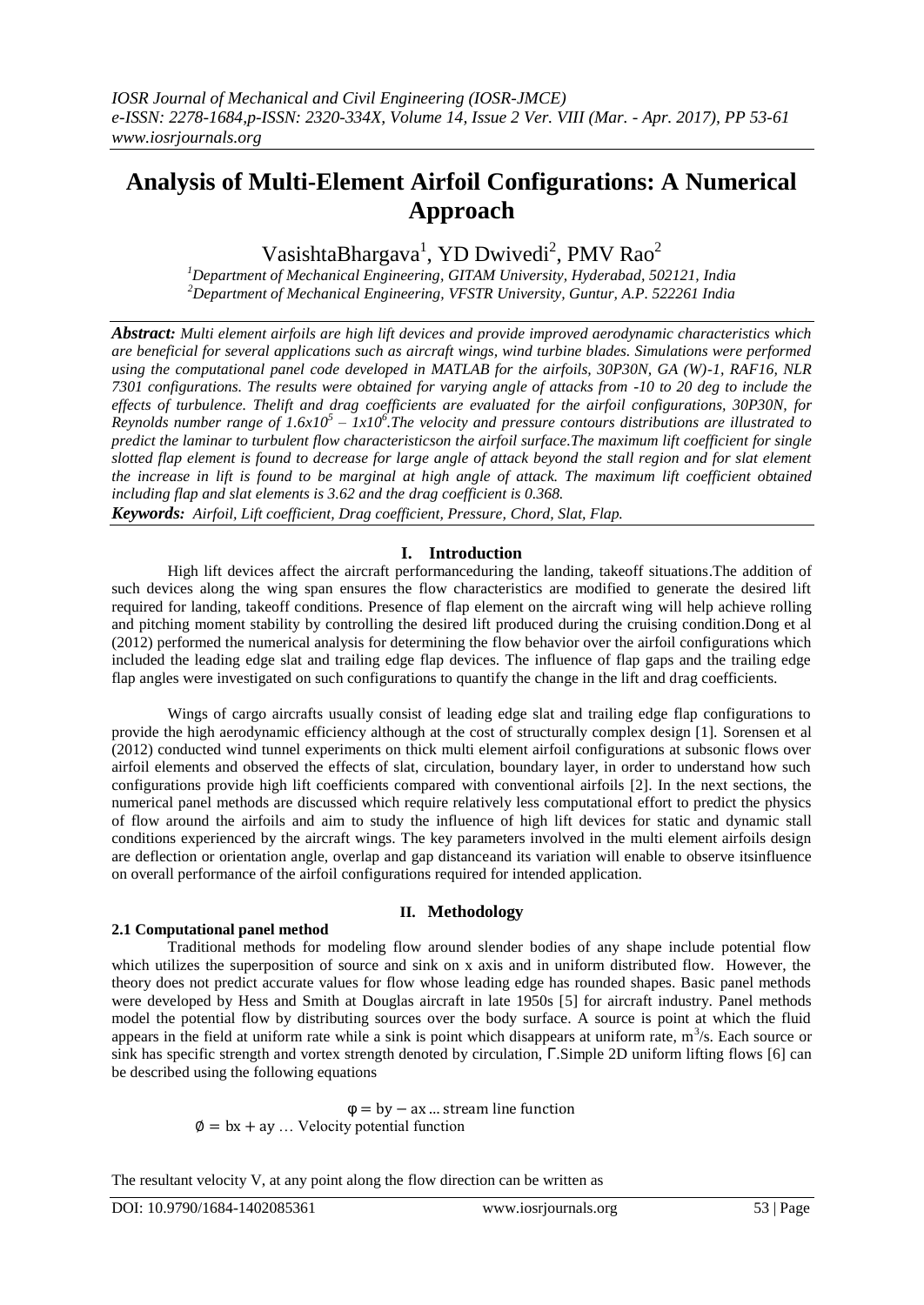$\sqrt{[a^2 + b^2]}$ 

The point source or sink is distributed uniformly in all directions of the flow field and obey the continuity equation and irrotational motion everywhere except at the point itself. The total velocity potential [2] for numerical panel method can be rewritten as follows

$$
\emptyset = Ux + \mu
$$

Where,  $\mu$  is the perturbation potential away from free stream conditions. The airfoil geometry is discretized into finite number of panels over the surface. The panels are represented by the 2D shape of the surface by series of straight line segment [2, 4]. The following procedure describes the calculation for 2D lifting flows.

- Numbering of end points or nodes of the panels from 1…N
- The center points of each panel are chosen as *collocation points.* The boundary condition of zero flow orthogonal to surface is applied to the points.
- Panels are defined with unit normal and tangential vectors,  $\hat{n}$ ,  $\hat{t}$ .
- Velocity vector, denoted by  $v_{ii}$  are estimated by considering the two panels, *i & j* the source on the panel *j* which induce a velocity on panel *i*. The perpendicular and tangential velocity components to the surface at the point I, are given by scalar products of  $v_{ii}$ .  $\hat{\mathbf{n}}$  and  $v_{ii}$ .  $\hat{\mathbf{t}}$
- The above quantities represent the source strength on panel j and expressed mathematically as

$$
\begin{aligned} v_{ij}.\, \hat{n} &= \sigma_j N_{ij} \\ v_{ij}.\, \hat{t} &= \sigma_j T_{ij} \end{aligned}
$$

Where  $N_{ij}$  and  $T_{ij}$  are the perpendicular and tangential velocities induced at the collocation panel *i* and known as *normal and tangential influence coefficients*. The surfaces represented by the panels are solid and the following conditions are applied for the normal and tangential velocities at each of collocation points consisting of sources strengths, vortices, and oncoming velocity, U.

$$
\sum_{j=1}^{N} \sigma_{j} N_{ij} + \gamma N_{i,N+1} + \vec{U} \cdot \hat{n}_{i} = v_{n_{i}}
$$
\n
$$
\sum_{j=1}^{N} \sigma_{j} T_{t,j} + \gamma T_{t,N+1} + \vec{U} \cdot \hat{t}_{i} = v_{s_{i}}
$$
\n
$$
\sum_{j=1}^{N} \sigma_{j} N_{ij} + \gamma N_{i,N+1} + \vec{U} \cdot \hat{n}_{i} = 0
$$
\n(3)\n
$$
\sum_{j=1}^{N} \sigma_{j} N_{ij} + \gamma N_{i,N+1} + \vec{U} \cdot \hat{n}_{i} = 0
$$
\n(3)\n
$$
\sum_{j=1}^{N} \sigma_{j} N_{ij} + \gamma N_{i,N+1} + \vec{U} \cdot \hat{n}_{i} = 0
$$
\n(4)

The above system of linear algebraic equations are solved for the N unknown source strengths,  $\sigma_i$ , using matrix system and expressed as

$$
M. a = b \dots \tag{4}
$$

Where N is an N+1 x N+1 matrix containing the N<sub>ij</sub>and, $\sigma_i$  is column matrix of N elements and A is the column matrix of N elements of unit normal velocity vectors. Matrix inversion procedures available in MATLAB are applied to solve for the source strengths using the above system of equations. The pressure acting at collocation point *i* is given by the Bernoulli equation as [5]

$$
C_{\rm pi} = 1 - \left[\frac{v_{\rm Ti}}{U}\right]^2 \tag{5}
$$

Where  $v_{Ti}$  the tangential velocity vector is determined using the influence coefficients. The influence coefficients are important for panel method in order to determine the pressure distribution over the surface of the any given airfoil coordinates. The airfoil trailing edge presents a unique condition for the flow field parameters. Using panel method, the following criteria is applied for the stream lines around the airfoil

- The streamlines leave the trailing edge with a direction along the bisector of the trailing edge angle.
- The velocity magnitudes on the upper and lower surfaces near the trailing edge of airfoil approach the same limiting values.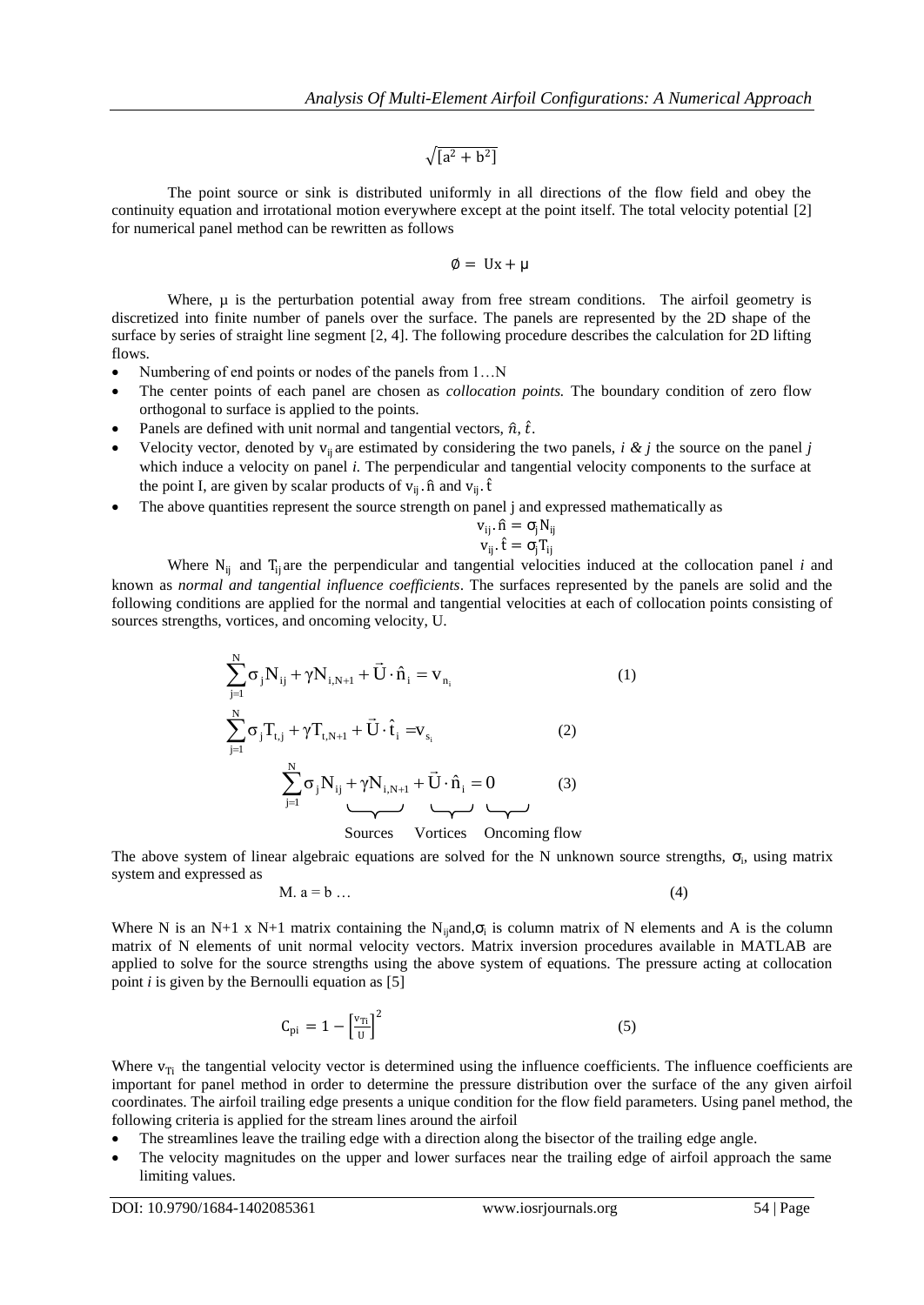The trailing edge angle is modeled as the stagnation point for finite value of trailing edge angle hence the source strength must be zero at the trailing edge.

The above assumptions are known as the *Kutta condition* which is essential for the successful evaluation of velocity vectors and pressure for 2D uniform flows. It can be written in the algebraic form of equation as

$$
\sum_{j=1}^{N} \sigma_j T_{t,j} + \gamma T_{t,N+1} + \vec{U} \cdot \hat{t}_i = -\left(\sum_{j=1}^{N} \sigma_j T_{t,j} + \gamma T_{t,N+1} + \vec{U} \cdot \hat{t}_i\right)
$$
(6)

It must be noted that the velocity components induced at any point P due to sources on panel centered at point Q can be expressed mathematically as scalar product of vector form

$$
v_{PQ} = v_{xQ}.\hat{t}_j + v_{yQ}.\hat{n}_j
$$
  
\n
$$
N_{ij} = v_{PQ}.\hat{n}_i
$$
  
\n
$$
T_{ij} = v_{PQ}.\hat{t}_i
$$
  
\n(8)

Therefore, the resulting velocity components along with known source strengths and influence coefficients are added for each panel in order to obtain pressure distribution over the airfoil surface. The number of panels used (order) in the simulation ranged from 150-300 for airfoils in the MATLAB routine *foil.m*. Individual airfoil elements are discretized into several panels in usual manner, for evaluating the pressure characteristics over the integrated airfoil configuration. In fig 1.the graphical illustration of Kutta condition over the airfoil trailing edge is shown with the limiting velocity vectors. The unit normal vectorand tangential velocity are approximated with equal and opposite in directions on the trailing edge panel.



**Figure. 1** Graphical illustration of kutta condition

#### **2.2 Airfoil Geometry**

Slats are airfoil elements which are located in front of main airfoil and deflect the flow in the chord wise direction. They enable the flow separation to occur at higher AoA which as result provide improved lift characteristic over the wing span [2]. Greenwell studied the influence of trailing edge flaps which increase the profile drag as result of the flap gap and flap deflection angle however, this is countered with the reduction of induced drag. The coordinates were obtained from the UIUC airfoil database. Fig 2 shows the geometry of the multi element airfoil configurations analyzed in the study.The flap gap at the trailing edge is higher for GA (W)- 1, NLR 7301 airfoils compared to 30P30N airfoil elements [3, 7]. There are no leading edge slat elements for the 30P30N, NLR7301, RAE 16 elements. Hence, the total lift produced by them is relatively lesser for same set of conditions, free stream Reynolds number, and angle of attack. Super critical airfoils possess flat suction surfaces which are intended to minimize the wave drag and have high curvature in the aft sections and large leading edge radius compared to NACA 6 series airfoils [8,9].

Although 3D airfoil design remains complex in nature [4], the results cannot be directly compared with experimental wind tunnel data. Optimization of wing geometry involves the displacement of slat and flap deflections at the trailing edge to produce high or desired lift. Therefore, they rely on the 2D airfoil design process which is simple to implement in numerical and experimental conditions. The flap orientation angle is important to understand the flow separation caused due to the boundary layer thickness augmentation aft of the airfoil. The flap element and main element overlap for different deflection angles whose position in chord wise direction causes the flow to be energized and followed by subsequent pressure rise aft of the main airfoil element. Fig3.depictshow flap gap, overhang distance and deflection angle is measured with respect to leading edge radius and chord line of main element of airfoil.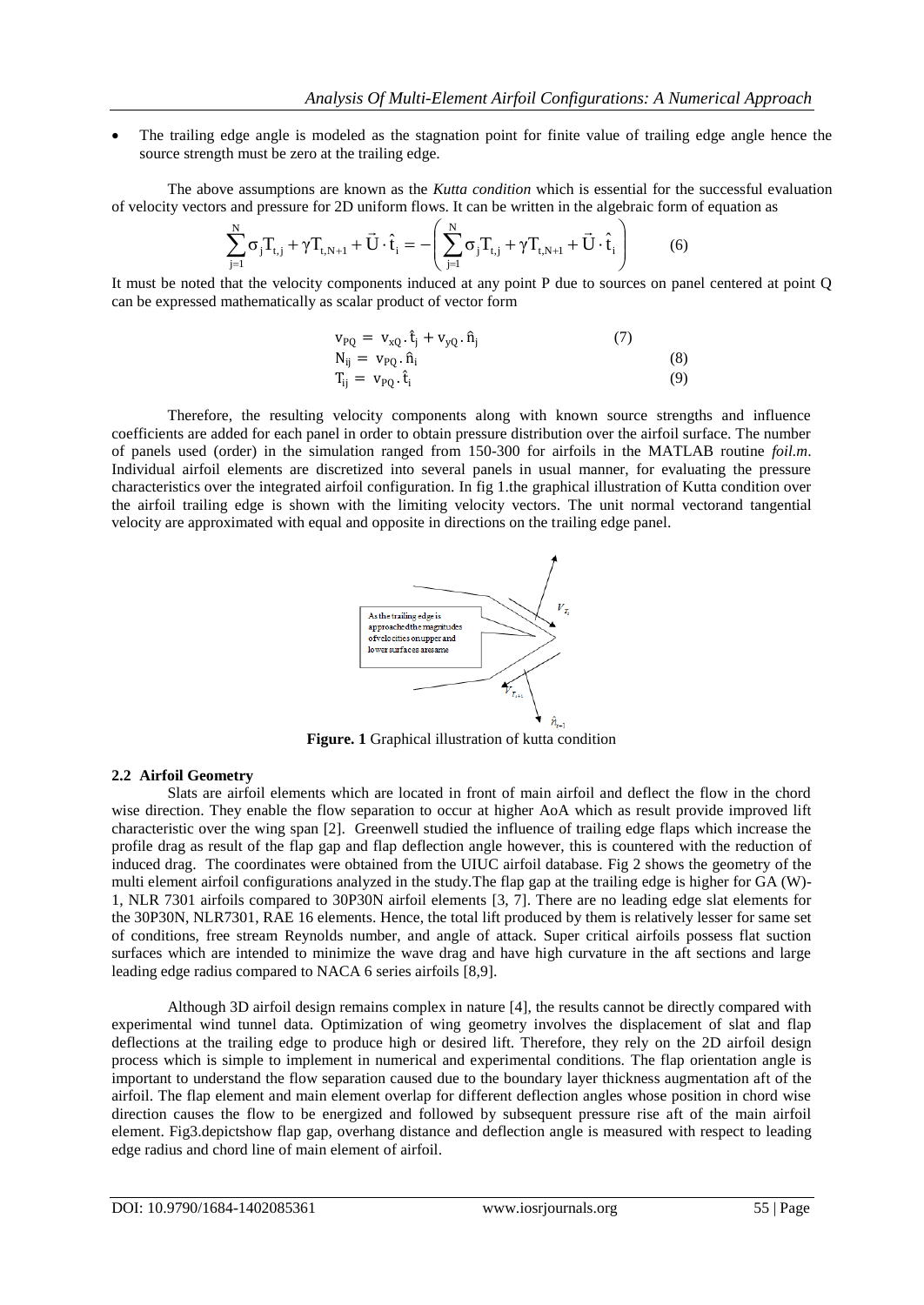



**Figure 3** Schematic of flap gap, overlap distance and deflection angle [1]

The super critical airfoils create increased lift in the aft section, and hence more efficient. It effectively reduces the shock wave drag which is observed in the transonic and supersonic flow conditions. The shock wave occurs on the upper surface of the airfoil and propagates downstream along the chord. When it reaches the aft, the pressure bumps can be noticed in the flap section of the airfoil [10]. The gap between the trailing edge and main element is measured in two directions, normal direction to surface of main element and also in vertical direction. The deflection angle is intended for boundary layer flow over the main element to reenergize and create delayed stall separation in the aft of airfoil. It must be noted that advantage of improved lift on airfoil configuration is created due to the combined effect of high lift on slat section, pressure recovery on the flap sections. The chord length of slat isgiven in terms % of main chord, maximum thickness, %, of main element airfoil, chord length of flap element expressed in terms of % of main chord which are essential to construct the airfoil geometry.

## **III. Results And Discussion**

## **3.1 Pressure distribution**

Computations were performed for multi element airfoil configuration as shown in previous section for angles of attacks 4, 9, 10, 11, 13 and 14 degrees respectively. Since the computations are based upon the numerical panel method, no grid validation studies were involved in the analyses which affect the pressure variable at different angle of attack and free stream Reynolds number. The pressure distribution and contours of tangential velocity for the NLR 7301 supercritical airfoil, GA (W) -1, 30P30N, RAE 16 is discussed further in this section. It utilized Intel 4GHz processor, 2GB RAM, PC at GITAM University high performance computing lab. The pressure contours near the gap region at the trailing edge flap show dense regions with high pressure values distribution and with discontinuous bumps in flow seen near the leading edge of the flap in deflected position. The disturbances are produced near the leading edge slat and translate along the chord wise direction of the airfoil, resulting in nonlinear pressure distribution. The presence of leading edge slats are also intended to reduce the vibration and improve the performance. Table 1, .shows the thickness %, chord lengths of main element and the flap gap between the trailing edge of main element and flap.

| <b>Table 1</b> I mekhess, Chord and Flap gap of multi-element alrions |        |               |                 |              |
|-----------------------------------------------------------------------|--------|---------------|-----------------|--------------|
| Airfoil                                                               | 30P30N | $GAW-1/GAW-2$ | <b>NLR 7301</b> | <b>RAF15</b> |
| Thickness, % c                                                        |        |               | 16.5            |              |
| Chord. $(x/c)$                                                        |        | l.18          | 1.4             |              |
| Flap gap, %c                                                          | 2.95   | 4.1           | 2.6             | 1.93         |

**Table 1**Thickness, Chord and Flap gap of multi element airfoils

In fig 9 and fig 10, the pressure and velocity contours are shown with the pressure probe on the surface of airfoil are represented on the Y-axis, and angle of attack on the X-axis. The pressure probes are numbered serially starting from upper and lower surfaces and leading edge of slat element to trailing edge of flap element in continuous manner. From fig.4 it must be noted that the pressure peaks on the suction side of NLR 7301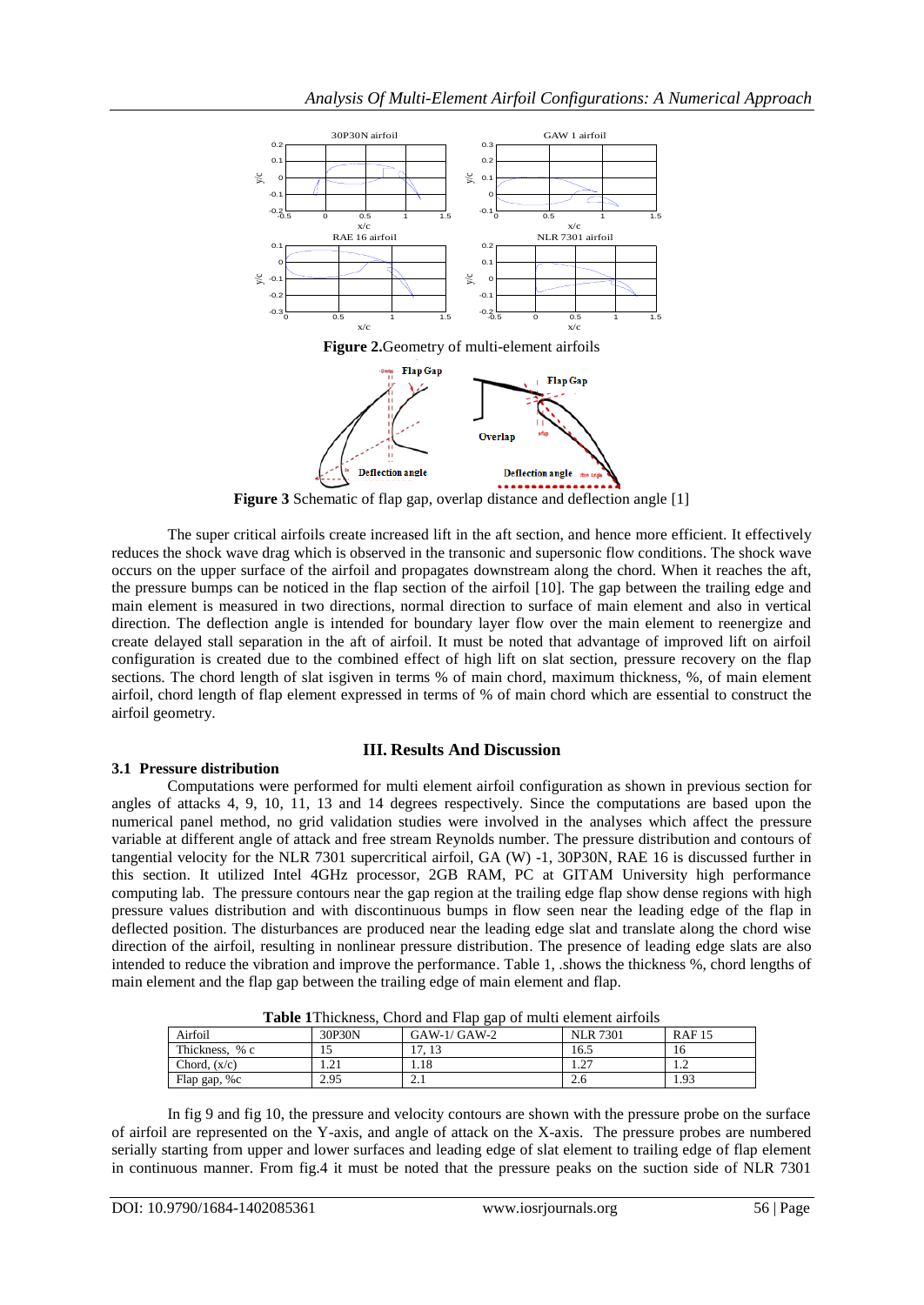airfoil are over predicted for the flow conditions. The pressure coefficient reaches a maximum of 5 at  $4^0$ AoA, which represents the transition to turbulent region on the airfoil surface. Further, beyond the 20 % c of main element, the pressure gradient is lowered towards the trailing edge. At  $14^0$ AoA, the pressure coefficient is over predicted formed on the suction side at leading edge of airfoil. It may also entail in the formation of bubbles due to adverse pressure gradient created on the airfoil upper surface.



**Figure 4** Pressure distribution of NLR 7301 supercritical airfoil at 14deg and 4 degAoA



**Figure 5.**Pressure distribution of GAW-1, GAW-2 airfoils at 6deg angle of attack



**Figure 6.**Pressure distribution of LS, MS, Natural LaminarFlow airfoils at 1 deg Angle of attack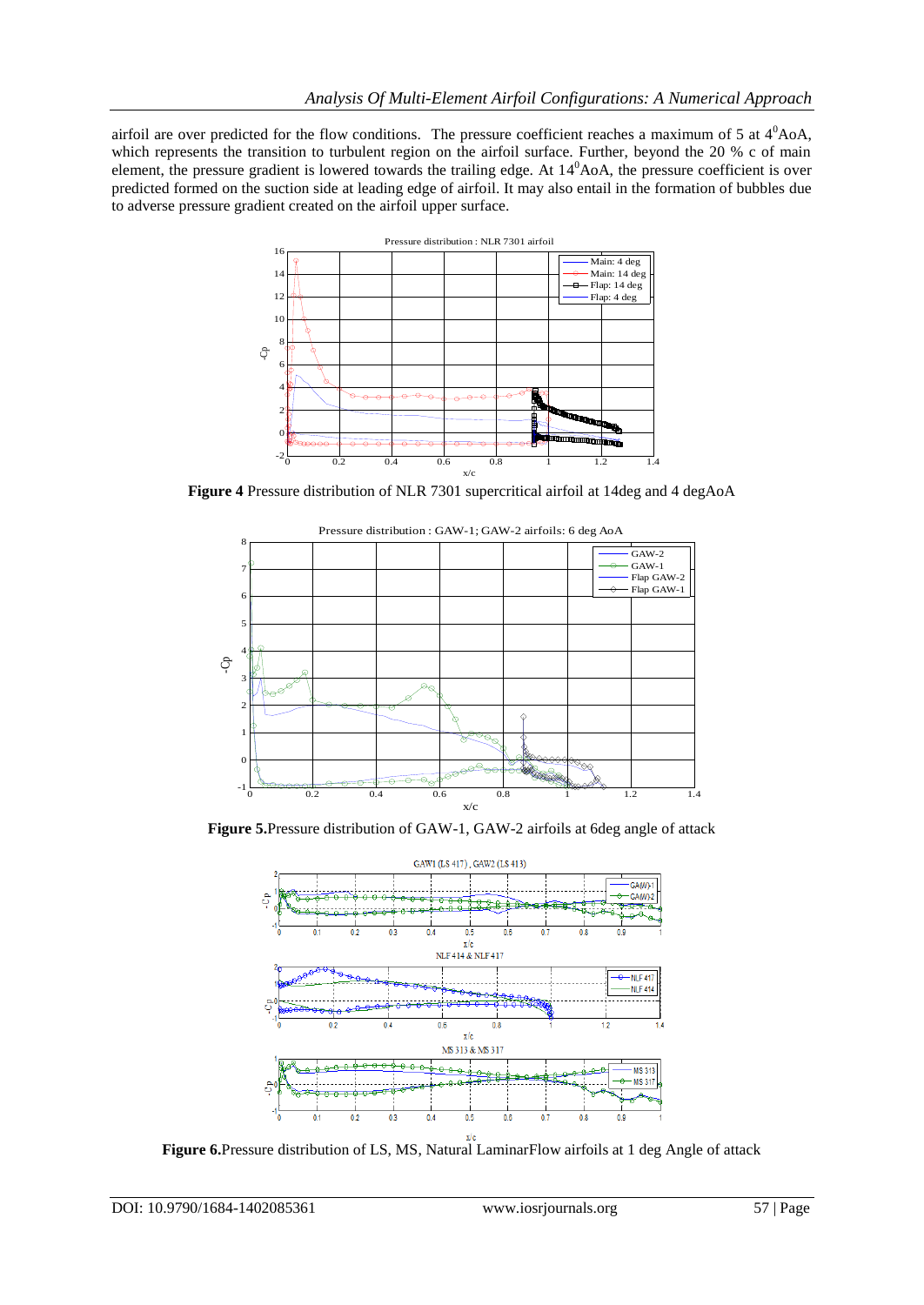The pressure distribution of GAW-1, GAW-2 airfoils is shown in fig 5 for 6deg angle of attack. The suction side pressure peak is observed higher in case of GAW-1 due to high thickness and for same set of flow stream and boundary conditions. The pressure coefficient,  $C_p$  is ~6 for GAW-2 and ~7 for GAW-1. The trailing edge pressure peak on the pressure side is constrained due to the overlap between the main element and slotted flap with a maximum value of 1.9. It must be noted that the main element is composed of several slots due to which pressure bumps can be observed 20% and 60% chord of airfoil. From fig 6 a comparison has been made for the series of low speed airfoil with two different thicknesses, ~14 % and 17 % commonly used in light cargo or military transport aircrafts where the top speed is not important criterion than the payload capacity.

For the 30P30N configuration, a single slotted flap element is chosen at the trailing edge and a retractable leading edge slat. At higher air speeds the slat element ensures the oncoming flow to remain in laminar state which will cause the formation of the boundary layer transitions to occur at large angle of attack. The gap between the slat and main element ensures the pressure recovery at the leading edge of main element where the predominant lift is produced. The flow stream conditions at the trailing edge are altered by the position of the flap and its deflection angle. Further, the gap measured in normal direction between the flap and trailing edge of main element also affects the overall lift produced from the configuration. However, in the present study, no attempt was made to observe the effect of flap deflection and overlap distances between the slotted elements of the airfoil. From fig 7 it can be noted that the suction side pressure coefficient for flap and slat elements is excessively over predicted at 9 and 11, 13deg due to the turbulent flow nature of aft of airfoil and presence of extended flap, slat gap between the main and flap element. The maximum pressure coefficient obtained is  $\sim 8$  on the flap leading edgewhich is due to the pressure recovery observed at high AoA.



**Figure 7** Pressure distribution of 30P30N airfoil at 9, 11 & 13deg Angle of attack



**Figure 8** Pressure distribution of RAF 15 airfoil at 4 deg and 10deg angle of attack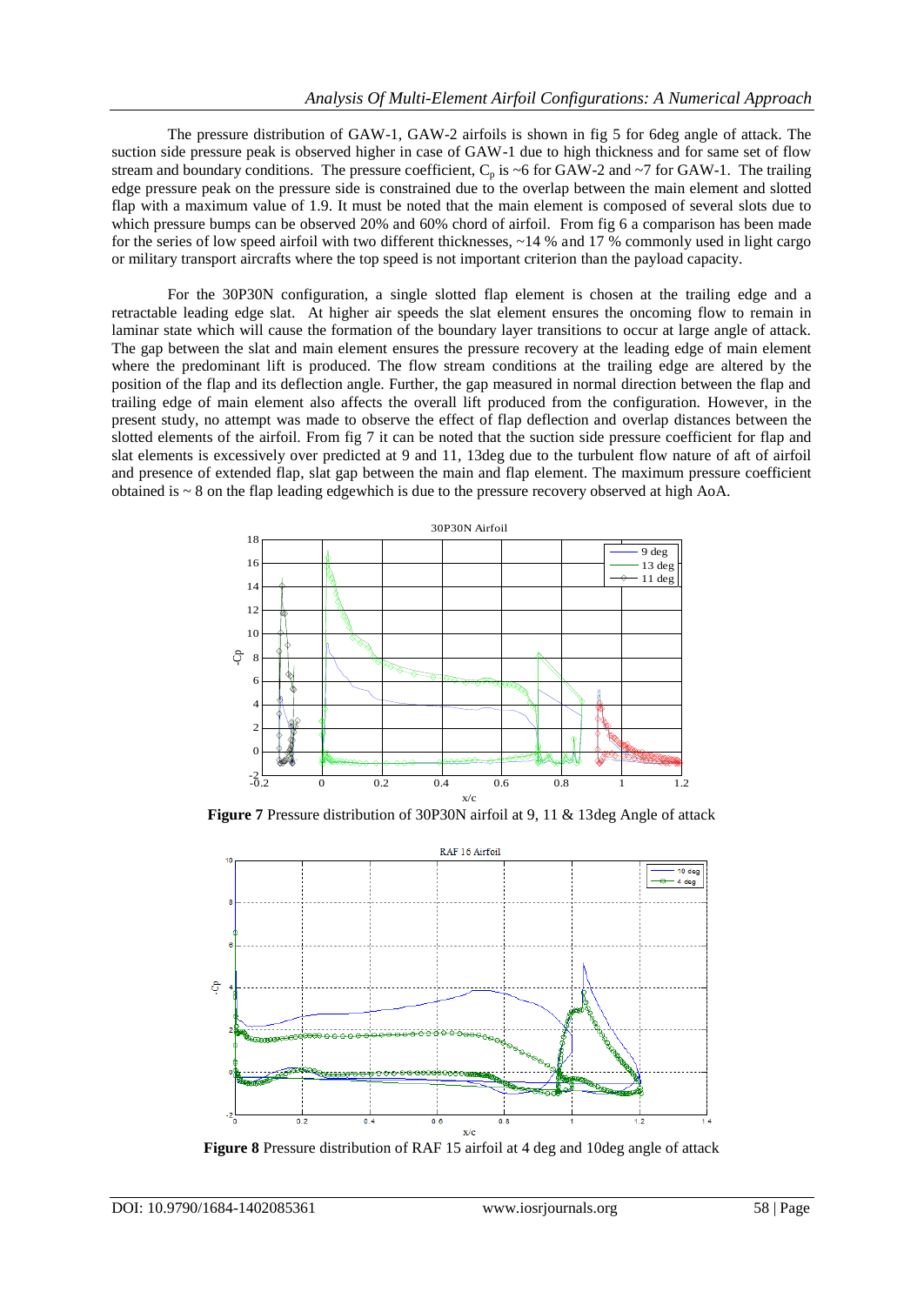From fig 8 the pressure coefficient for the RAF 16 airfoil is evaluated for 4 and 10 degAoA. The leading edge pressure peaks on the suction surface are evident due to the roundedness of the airfoil which resembles the GAW-1 airfoil. The roundedness of the airfoil tends to produce smoother pressure gradient at the leading edge surface which is essential for the stability of airfoil in dynamic flow conditions. The figure 9 shows the tangential velocity around the RAF 16 airfoil surface for Reynolds number  $\sim 6.67 \times 10^5$ . For larger flap deflections, the flow characteristics on the RAF continue with higher values for relative or tangential velocity increments near the trailing edge. Velocity contours indicate that magnitudes are higher towards the leading of flap and main section and show increasing values of relative velocity on the suction side, while continuous decrements on the pressure side of airfoil. Fig 10 shows the pressure contour where the maximum pressure coefficient is observed at the probe number 100-160 and also near 240 however, the suction side pressure gradient is less for the airfoil at chord lengths exceeding 50% of maximum chord.



**Figure** 9 Tangential velocity and Velocity contour of RAF 15 airfoil at Re –  $1 \times 10^{6}$ 



**Figure 10** Pressure contours of RAF 15 airfoil slotted airfoil for -10 to 20 degAoA,

The term vorticity here refers to the local rotation of fluid and obtained by taking the curl of velocity field vector. Circulation on the other hand can be viewed as the local spinning of the fluid about a fixed center. The vorticity contours of the GAW-1 (LS417) airfoil is shown in fig 11. The probe number is shown on the x-scale beginning from the upper surface of airfoil along the profile boundary and used to measure the pressure on the surface of profile in experimental analysis. For incompressible fluids it can be seen that size of vorticity becomes large as the angle of attack (AoA) is increasing. Further, the vortices appear near the trailing edge on upper and lower surfaces with varying size due to augmentation of pressure aft of the airfoil. Fig 12 shows the streamline contour of the GAW-1 airfoil. The relative size of the vortex structure is large near the leading edge of airfoil at higher angle of attack. It can also be seen that the frequency of vortices shed from the trailing edge is higher compared to leading edge for given chord wise position of airfoil. Mathematically vorticity can be written as

$$
\omega = \frac{\partial v}{\partial x} - \frac{\partial u}{\partial y} = \nabla \times \overline{V}
$$
 (10)  

$$
\varphi = \int [udy - vdx] \qquad (11)
$$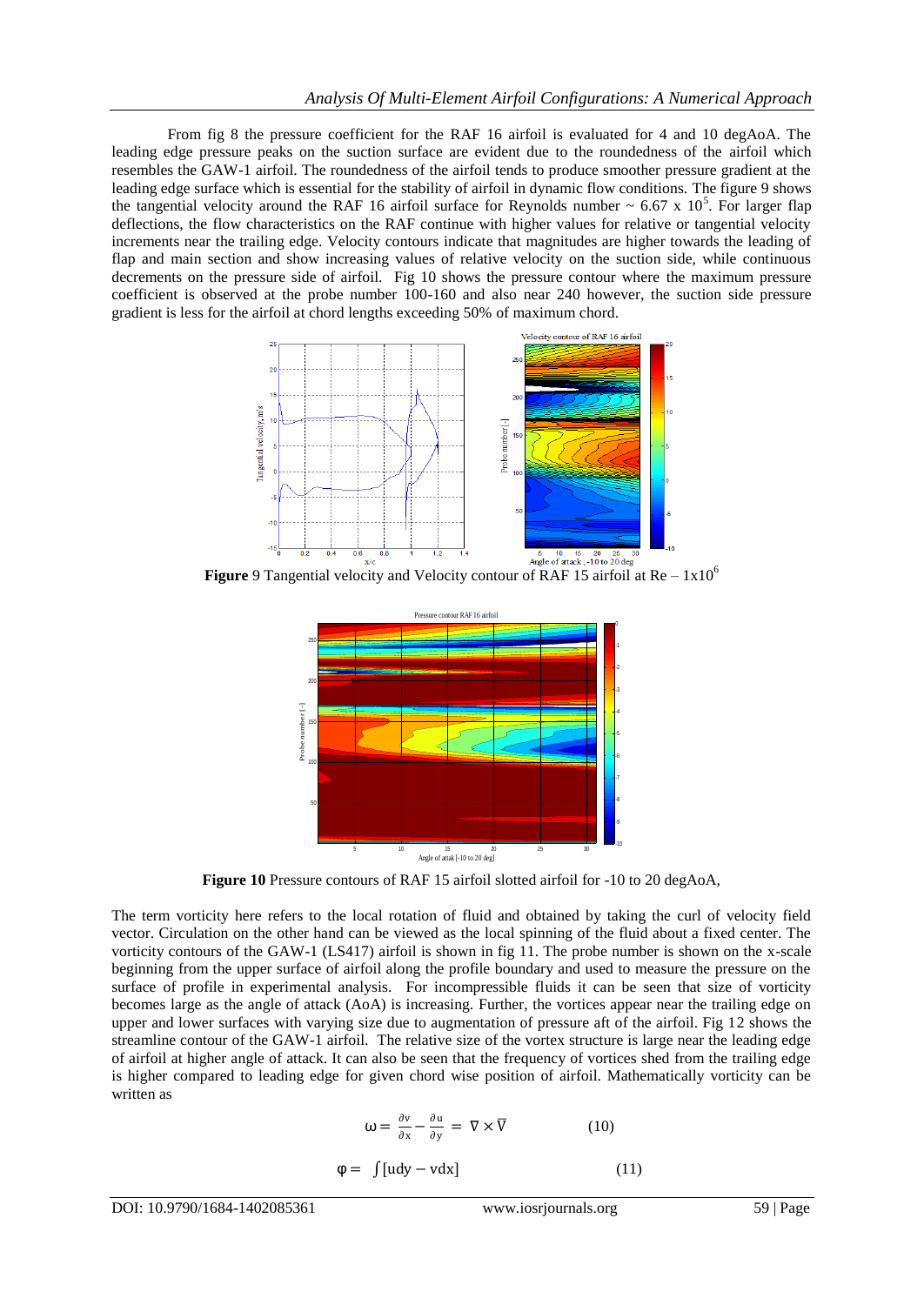

**Figure 11**Vorticity contour of GAW -1 [LS 417] Airfoil



**Figure 12** Streamfunction contour of GAW -1 Airfoil

## **3.2 Lift and Drag characteristics**

 $\overline{1}$ 

 $\overline{1}$ 

Models designed based upon the wind tunnel testing and data obtained from measurements are useful to validate the numerical results. Empirical corrections are needed on such wind tunnel data in order to compare airfoil response for efficient characterization at different angle of attack, Mach number and airfoils with variable camber. This data reduction enables to understand the dynamic stall behavior conditions and factors that can delay the stall and improve the lift on the wing span. The relative position of slat and slat gap present between the trailing edge of slat and main element will influence the lift characteristic of airfoil. From the fig 13 it can be noted that the maximum lift coefficient for the airfoil with flap included reached value of 3.67 while the drag for slat increases for large angles of attack, the flap drag reduces due to reattachment of boundary layer occurs with laminar to turbulent flow separation at the trailing edge of main airfoil.

Further, the lift and drag coefficients of airfoil models incorporated with leading edge porosity and also turbulence grids located aft of the airfoil suction surface produce different characteristics from that of the conventional airfoils. Numerical prediction of such type of airfoils involves analysis of factors such as the boundary layer thickness properties and flow transitions occurring on the surface and at different Reynolds number. However, in the present study no attempt was made to investigate the airflow behavior under such conditions.